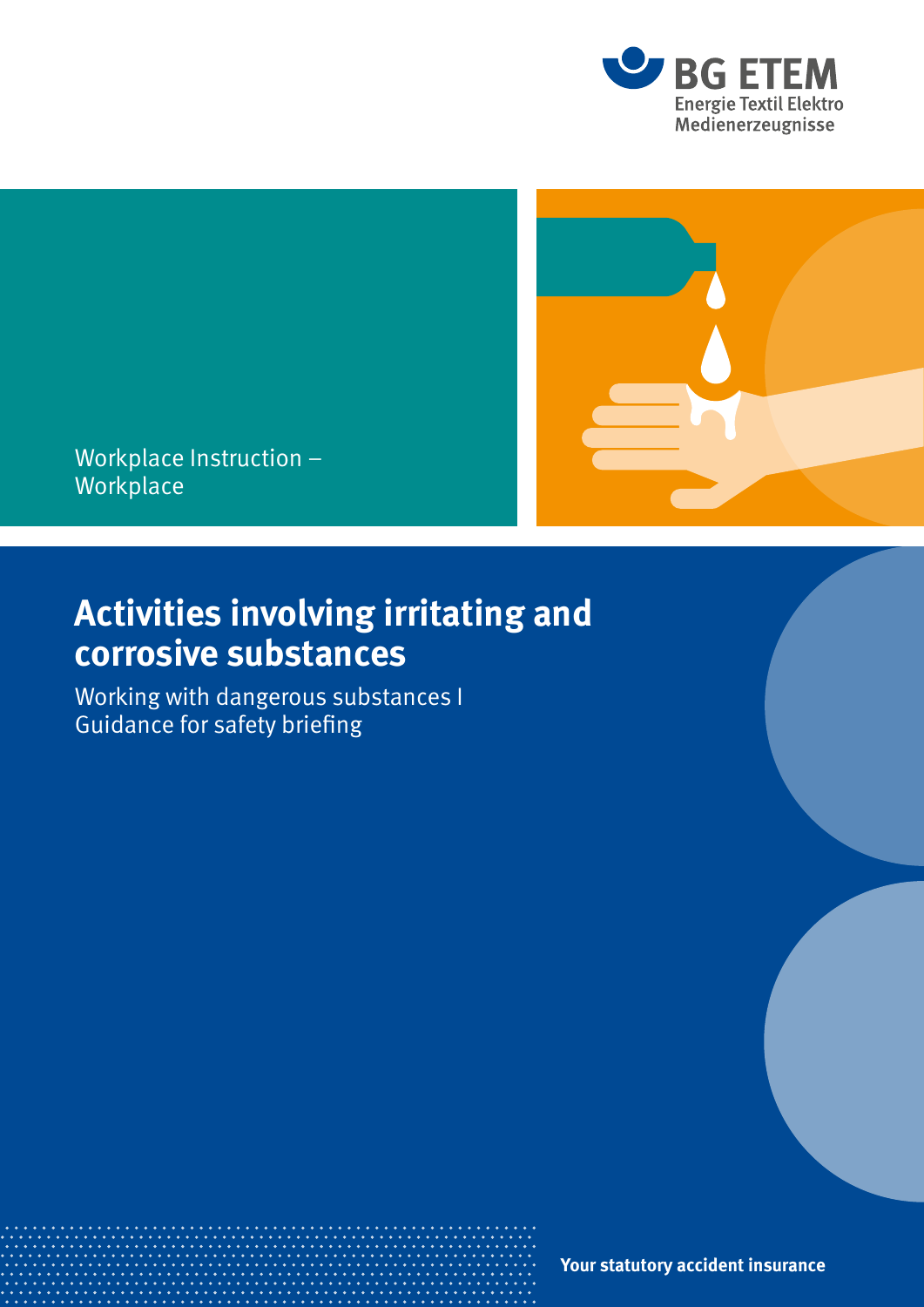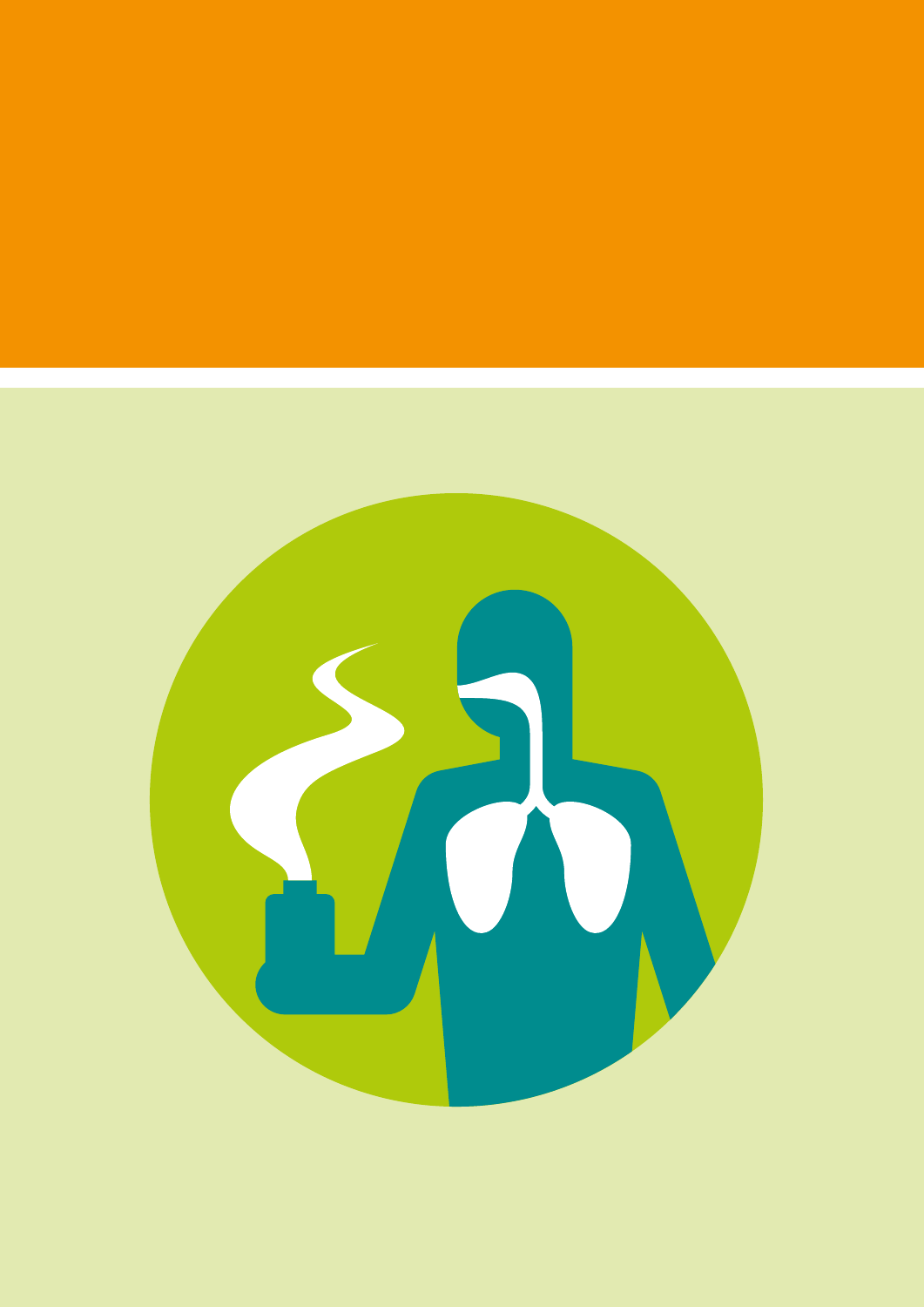# **Hazards and risks involved by working with irritants and corrosive substances**

### **Facts**

Substances which are labelled as irritating can, from the very first contact, cause damage to skin and mucosa (eyes, respiratory tract).

Acid substances may even destroy tissue. Examples for such are: acids, alkaline solutions and certain saline solutions.

## **What are the dangerous substances and how are they labelled?**

These substances are working materials that can damage the health of employees. They are labelled with hazard pictograms and signal words like .. Danger" and ..Warning" and have safety instructions and notes. Depending on the danger, signal words may be "Warning".

- **1** Product Identifier
- **2** GHS pictograms with signal words and hazard statements
- **3** Precautionary statements
- **4** Supplier Information
- **5** Filling capacity



**Since 2015 uniform pictograms have been used according to Globally Harmonised System (GHS) (Classification, Labelling, Packing):**

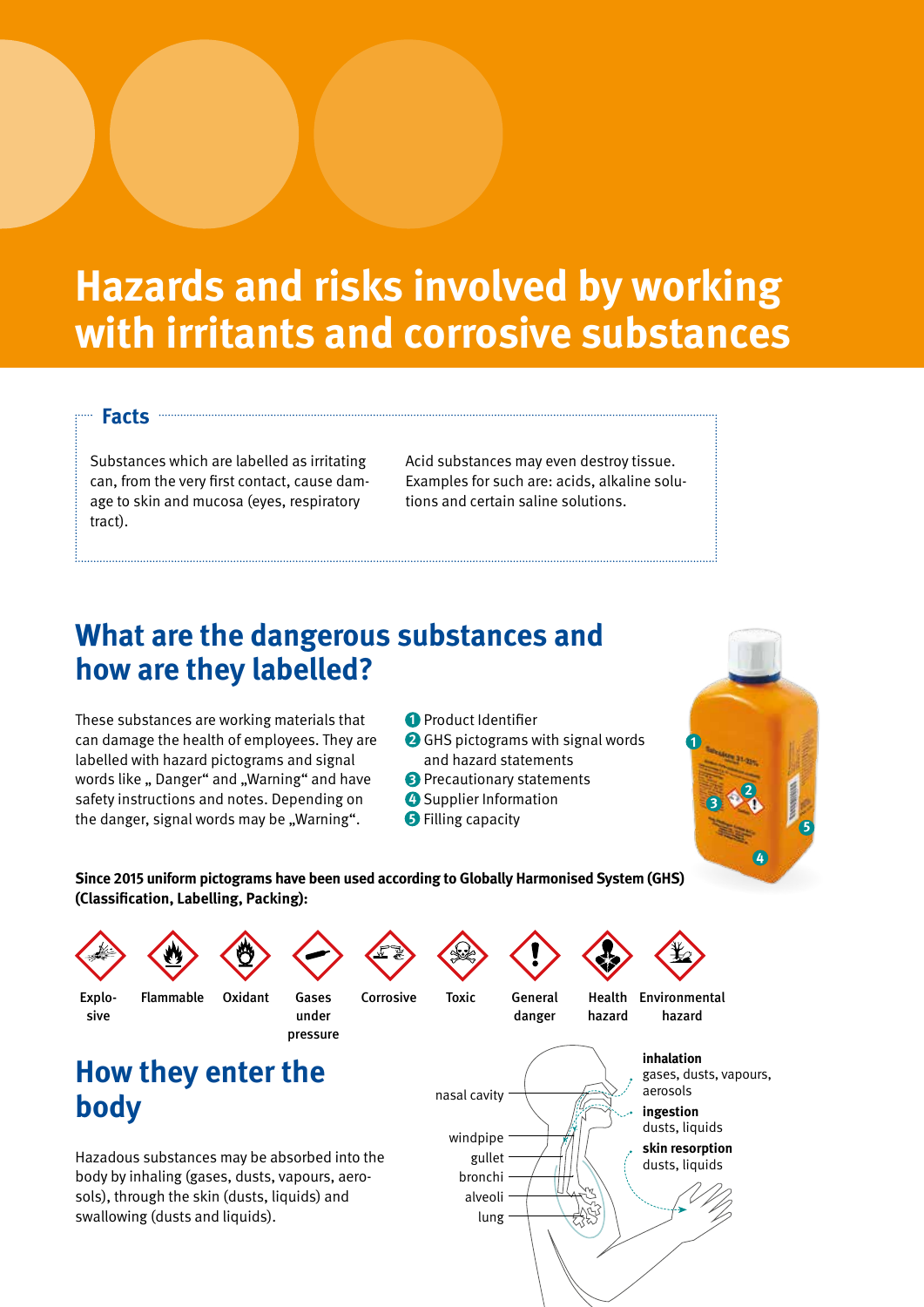

## **What are the hazards?**

- **Absorption through the skin:** absorbed alkaline solutions and acids could cause redness of the skin and blister
- **Eye contact:** very serious since this could lead to irreversible eye damage
- **Inhalation:** breathing in toxic, alkaline vapours, this could damage the respiratory tract

The effects are dependent on the concentration of the solutions, the quantity applied, the duration of exposure and the temperature of the hazardous substances. Even when extremely diluted to a large extent, acids and alkaline solutions can still cause irritation. Contact of irritants with the skin or mucous membranes can cause inflammation. Contact with corrosives can even destroy the affected tissue.

## **How to protect yourself**

- **Follow the operating instructions**
- **Observe safety labelling**
- **Use personal protection measures like:** > observe hand and skin protection plan > wear personal protective equipment (e.g. protective gloves, safety goggles and face shields)
- > strictly no eating, drinking, smoking, sniffing and chewing gum when working with dangerous substances
- > use of exhaust ventilation/vacuum at the workplace.
- **Behaviour in case of danger:** follow instructions of correct behaviour in case of danger and when giving first aid.

#### **Observe safety labelling and use personal protective equipment!**





Eye protection must be worn

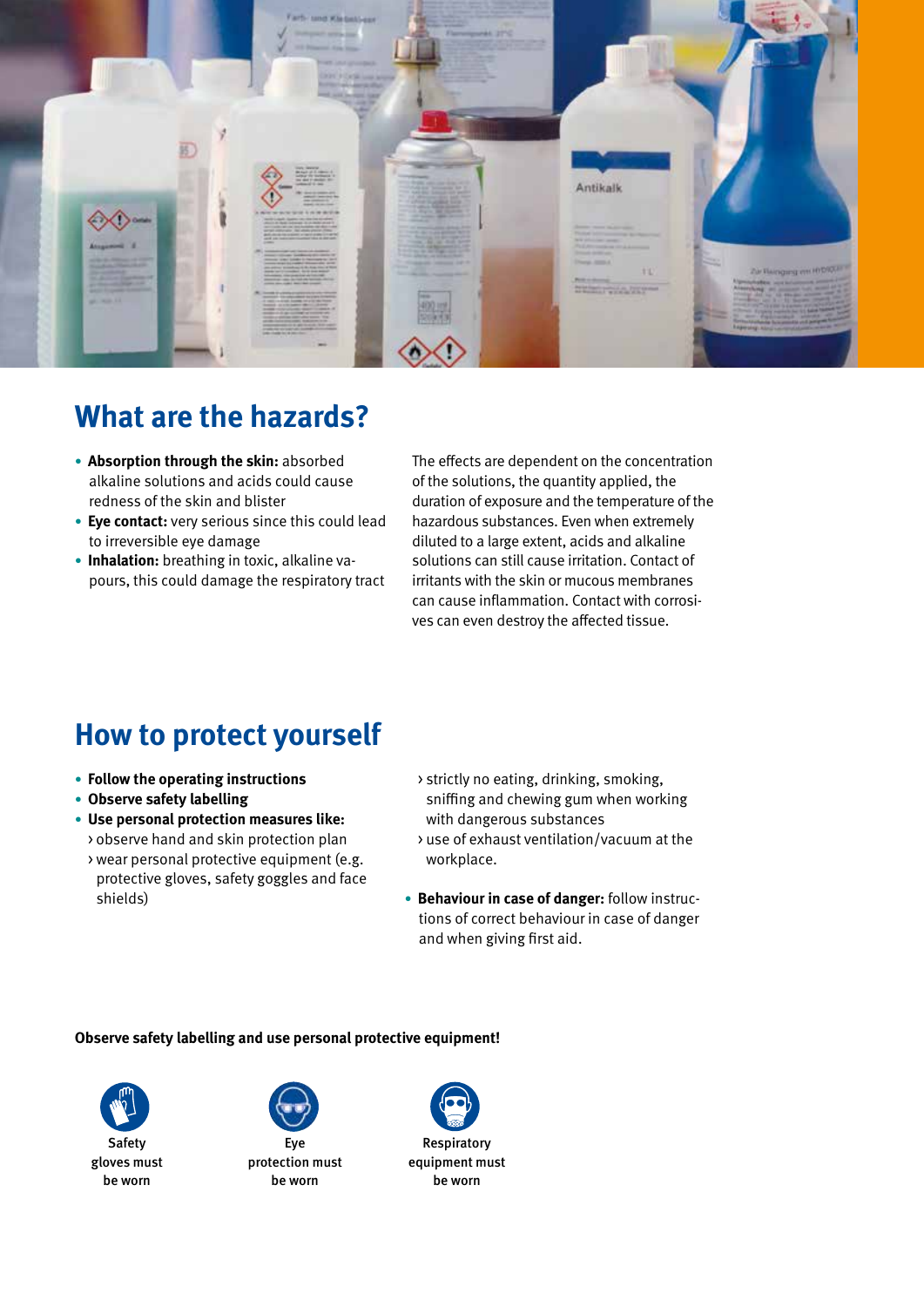

# **Hazards caused by exposure to corrosives and irritants**

|                               | <b>CORROSIVE SUBSTANCES</b>                                                                                                                                                                                                                                                                                                                                                                                                                                 | <b>IRRITATING SUBSTANCES</b>                                                                                                                                                    |
|-------------------------------|-------------------------------------------------------------------------------------------------------------------------------------------------------------------------------------------------------------------------------------------------------------------------------------------------------------------------------------------------------------------------------------------------------------------------------------------------------------|---------------------------------------------------------------------------------------------------------------------------------------------------------------------------------|
|                               | Corrosive substances,<br>signal word: danger                                                                                                                                                                                                                                                                                                                                                                                                                | Irritating substances,<br>signal word: warning                                                                                                                                  |
| Ingredients                   | • Cause severe skin burns and eye damage<br>(H314)<br>• Cause serious eye damage (H318)                                                                                                                                                                                                                                                                                                                                                                     | • Cause skin irritation (H315)<br>• Cause serious eye irritation (H319)<br>• May cause repiratory irritation (H335)<br>• May cause an allergic reaction (H317)                  |
| <b>Risks</b>                  | • Chemical burns<br>• Inflammation<br>• Cloudiness of the cornea<br>• Defatting of the skin<br>• Open wounds, difficult to heal<br>• Severe irritation of the mucous membranes,<br>respiratory tract and lungs<br>• Protective film of skin is destroyed<br>• Tissue destruction (protein denaturation)<br>• Chemical burning of the eyes                                                                                                                   | · Irritation of cornea, irritation of mucous membranes<br>• Redness of the skin<br>• Skin cracks<br>• Defatting of protective skin layer<br>• Possible triggering of an allergy |
| <b>Protective</b><br>measures | . Work with exhaust ventilation, use protective<br>gloves<br>• Use safety glasses<br>. Avoid contact with eyes and skin<br>• Do not inhale vapours                                                                                                                                                                                                                                                                                                          | • Sufficient ventilation and exhaust<br>• Safety glasses when exposed to fluid that<br>spills, protective gloves<br>• Skin protection                                           |
| <b>Examples</b>               | • Acids and its vapour (saline solutions,<br>sulfuric acid) concentrated saline solutions<br>(fixer, developer)<br>· Alkaline solutions (caustic soda and<br>potassium hydroxide)<br>• Ammonia aqueous solution<br>· Watertreatment: sodium hypochlorite<br>aqueous solution containing active chlorine<br>· Galvanisation: nitric acid 53%, concentrated<br>sodium hydroxide<br>• Anodising bath: concentrated degreasing<br>steel parts: sodium hydroxide | • Diluted acid and alkaline solutions<br>• Developer and fixing solutions for film and<br>photo production                                                                      |